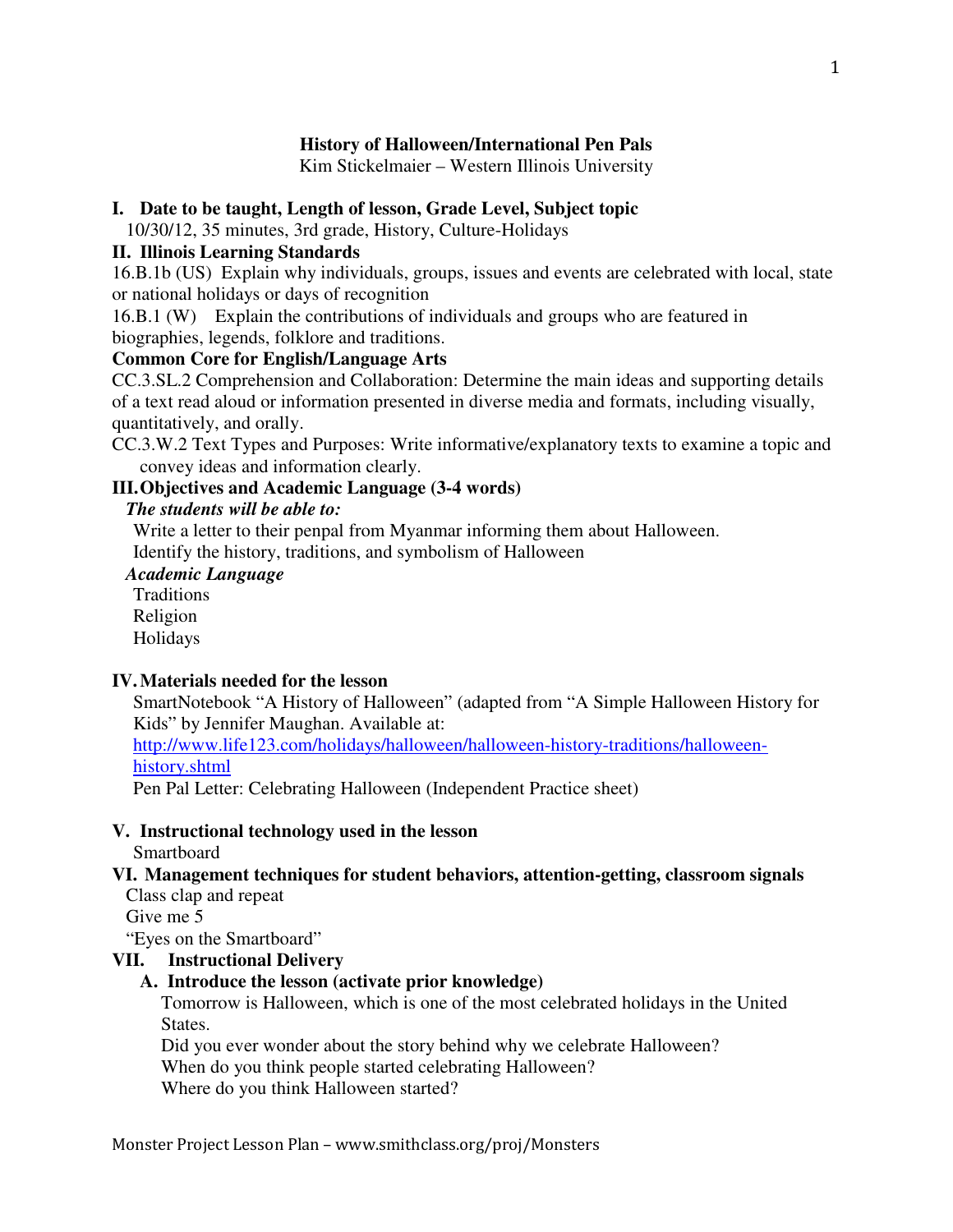#### **B. Clarify the purpose and objectives of the lesson**

 I'm going to put up a story called "The History of Halloween" on the Smart board. As I read, I would like you to think about this question: (purpose for listening) How have the traditions and celebrations of Halloween changed over time?

#### **C. Provide Instruction (sequential, step-by-step procedures) 1. Instruction and modeling (explain and demonstrate)**

**6.2** As I read "The History of Halloween", the students will follow along at their seats. **Ancient Celts** 

 Centuries ago, people believed in spirits, both good and evil. They believed that spirits sometimes helped and hurt people. Some of those people who lived long ago were known as the Celts. They lived in what are now England, France and Ireland. The Halloween story begins when these people spent all spring and summer growing food to last them through the winter. When it was time to harvest all the food, the Celts held a festival to thank the good spirits for their help. This festival was called Samhain (pronounced sow-en). It was held on the day that marked the end of warm light weather and the beginning of dark cold weather-November 1. As part of the celebration, people wore costumes, told fortunes and ate plenty of good food. They also tried to keep bad spirits away.

#### **All Saint's Day**

 Several hundred years later, other beliefs and religions spread to the Celtic lands. The new religion, Christianity, believed that November 1st was a day to honor people who died for their religion. Celtic people understood how November 1st was a good day to honor good spirits-they had been doing it for centuries. The day became known as "All Saint's Day" or "All Hallowmas." The night before the festival day, October 31st, became known as "All Hallows Eve" or "Hallowe'en."

#### **Early Halloween**

 Because November 1 was a day for good spirits and souls, the night before was thought to be the time for bad spirits to roam free. Halloween turned into a scary time for people who believed that evil spirits would wander the earth to do mischief and cause trouble. To feel safe, people began to put lanterns in their windows and in front of their doors to scare away spirits. They made lanterns out of carved turnips and other vegetables and, in general, did not consider the time a happy Halloween.

## **Modern Halloween**

 Today's Halloween celebrations combine the joyous fun and food of the Samhain festivals of the Celts with the more creepy and spooky aspect of All Hallows Eve. Costumes, pumpkins and imaginary spooks all combine to make one of the more popular holidays in the United States where people wish each other a "Happy Halloween."

#### **2. Checking for Understanding**

When and where did Halloween begin? What was the Samhain festival? What is All Saint's Day? What was the original name of Halloween? What were the first jack o' lanterns made out of?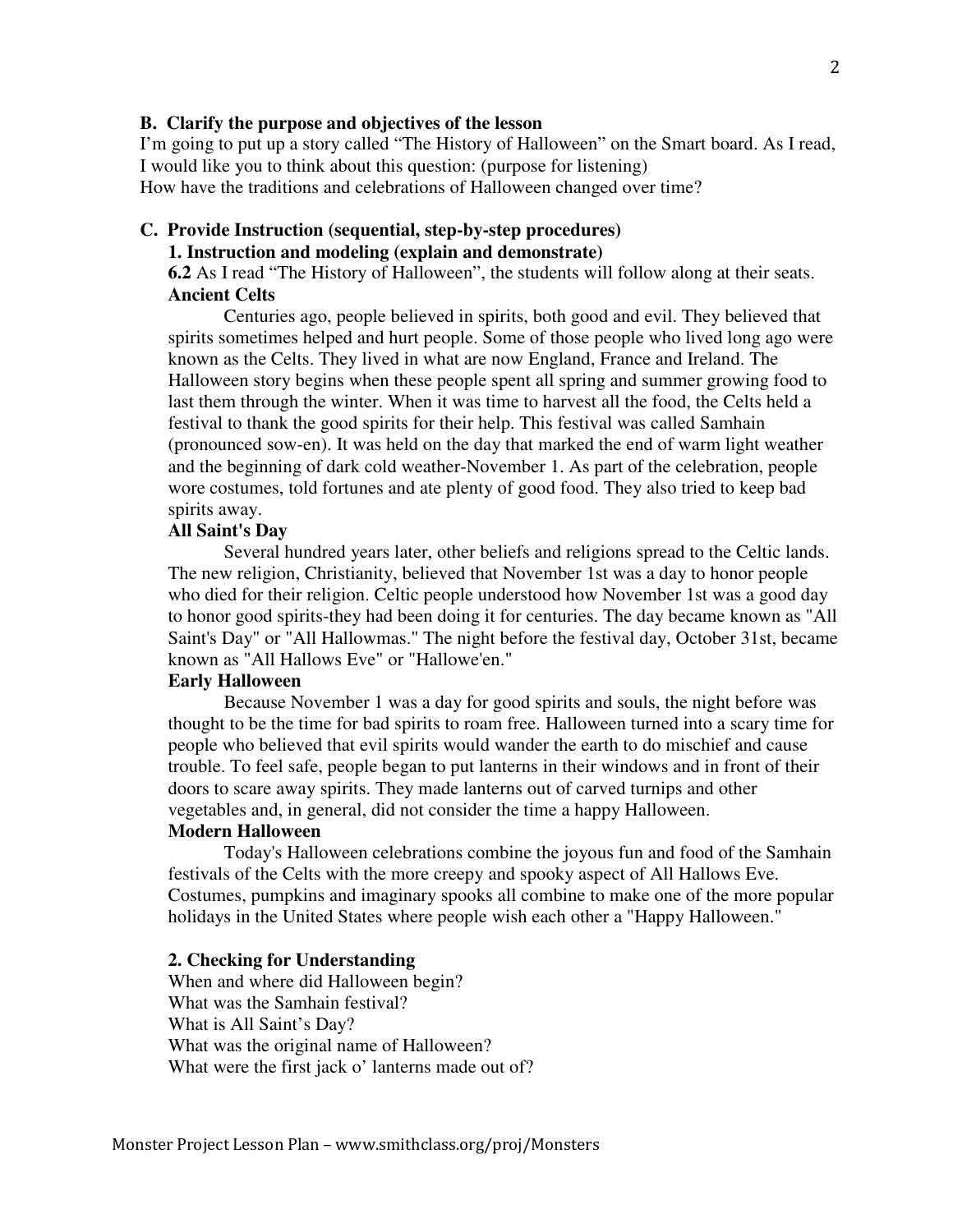## **3. Guided practice**

## **Think, Pair, Share**

After reading and checking for understanding, I will ask students to take a few minutes to think about the question:

*How have the traditions and celebrations of Halloween changed over time?*  The students will be given a few moments to think about this individually and then will be asked to share their thoughts with their elbow partner.

**6.1** After students have shared these thoughts with their partner, I will ask students to share with the class.

## **4. Independent/student practice**

Your pen pals from Myanmar were able to write back to you on our class blog. We will be going to the computer lab soon to read their responses.

You'll find out that your pen pals do not celebrate Halloween in their country.

Their teacher wants her students to learn more about cultures of different places in the world. She told me that her students are very curious about the United States.

Today, we are going to write our pen pals letters that tell them a little bit about Halloween traditions and celebrations.

Each of you will get a sheet that says "Celebrating Halloween" at the top. **5.2** You will write your letter to your pen pal inside the pumpkin. There is a list of topics to write about in your letter: The day we celebrate When/where Halloween began Jack o' lanterns Costumes & masks Haunted Houses Candy Halloween Movies Trick or Treating Bobbing for apples

Please do not color the picture of you pumpkin. We don't want to color over the words, just like what happened with our book reports when you colored the bats.

When you're finished with your letter, please set in on table. If there is a lot of time left, you can pick up the Halloween History crossword puzzle to work on until its time for PE.**5.1** 

## **5. Procedures you will use during the lesson to accommodate the** *specific needs of the two atypical students and other students with similar needs.*

**These procedures should be inserted at the point they will be used in VII above. 5.1** For focus student 1, tends to finish his work early. For him and other students who finish their work quickly, I will provide a Halloween History crossword puzzle based on the story read on the Smartboard.